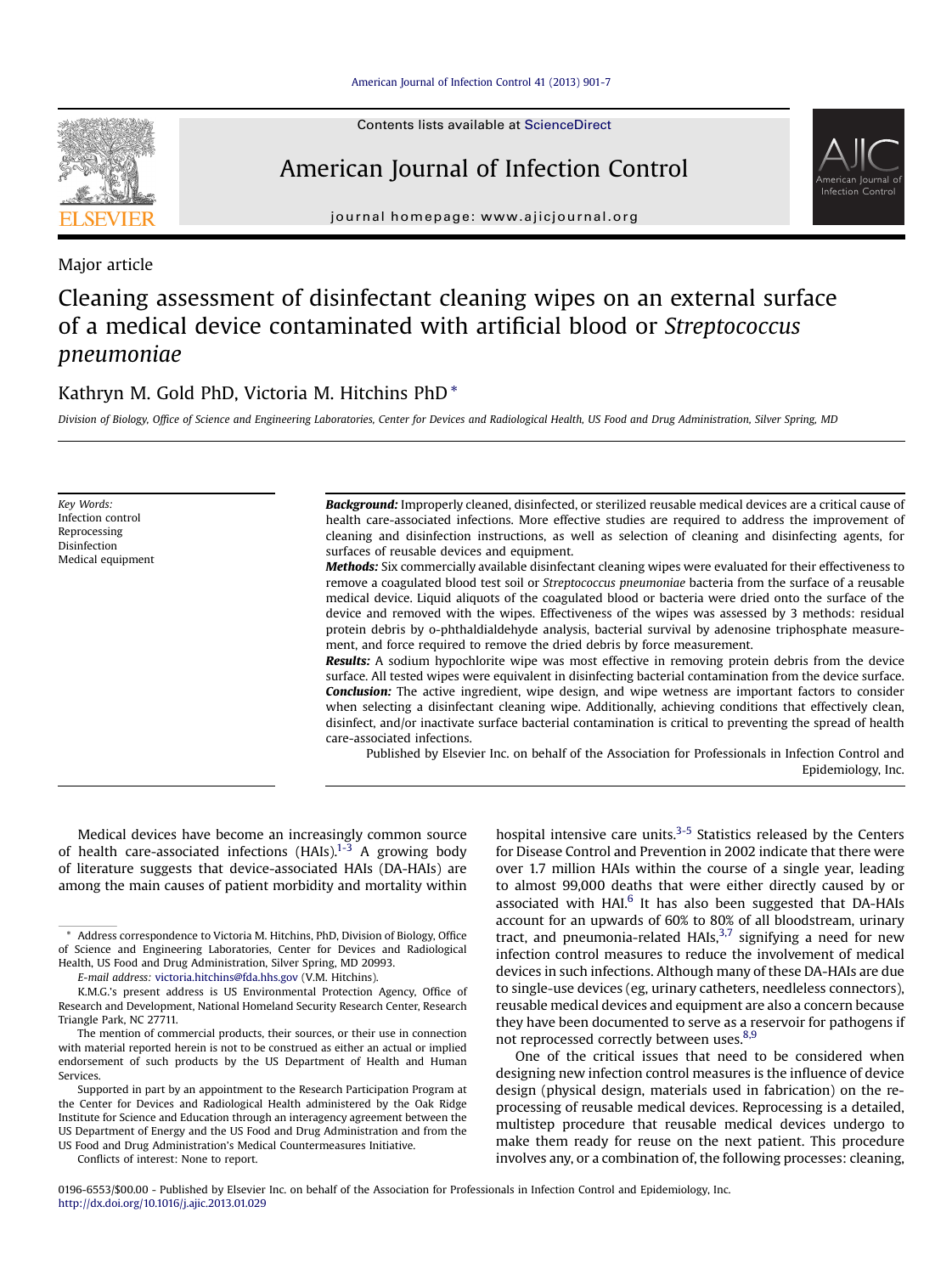decontamination/disinfection, packaging, and sterilization.<sup>[10](#page-6-0)</sup> Cleaning a device is the critical first step in reprocessing any device after it has been used on a patient. This process is designed to remove all gross contaminants, including biologic matter (eg, blood, tissue, pathogens) and nonbiologic materials (eg, lubricants, detergents) from the device for further processing, because their presence can potentially compromise the effectiveness of disinfection or sterili-zation processes.<sup>[9-11](#page-6-0)</sup> Such contamination can occur by contact with contaminated gloved hands of a health care provider or by inadvertent contamination by aerosols and splatters. Following cleaning of the device, decontamination/disinfection generally occurs; this process kills pathogenic and other microorganisms by physical or chemical means[.10](#page-6-0) Last, sterilization is used to render a product free of all viable microorganisms.<sup>10</sup>

For certain device designs such as rough surfaces, knobs, crevices, and narrow lumens, even the initial step of cleaning the device can be difficult. Ali et al noted that the surface roughness of bed rails determined the ability to clean and disinfect organic soil, Staphylococcus aureus, and Acinetobacter baumannii.<sup>[12](#page-6-0)</sup> They observed that it was easier to clean and disinfect unabsorbed bacteria from bed rails that had fewer microscopic irregularities (ie, that were smoother) than bed rails that had higher surface roughness values.<sup>12</sup> Additionally, much of the interest by others has focused on cleaning and disinfecting reusable devices that are in direct contact with patients.<sup>13,14</sup> However, the external surfaces of reusable medical devices and equipment can also be contaminated by biologic materials (eg, blood, pathogens, and toxins) that are transmitted via skin contact and environmental surfaces. A study performed by Sui et al investigated the bacterial contamination rate on surfaces of mechanical ventilator systems and monitoring equipment.<sup>15</sup> Furthermore, others have found pathogenic microorganisms on monitors, blood gas analyzers, ventilator knobs, and radiant warmer control buttons.<sup>16-18</sup> All such pathogens and other patient materials need to be removed to protect both the patients and the health care providers during reuse.

To aid in the cleaning and disinfection of residual patient material found on reusable medical devices and increase the effectiveness of reprocessing to protect patient safety, more effective methods need to be developed that will aid in cleaning validation for the manufacturer of reusable devices and verification by the health care providers. Toward this end, the goal of this study was to examine how the exterior surface of a medical device may influence the effectiveness of disinfectant cleaning wipes to remove biologic contaminants from a surface of a reusable medical device. Specifically, the aim was to develop a method to assess the efficacy of several commercially available disinfectant cleaning wipes to remove artificial blood debris or Streptococcus pneumoniae bacteria. A quantitative protein assay was used to determine residual protein on the external surface of an anesthesia machine after use of a disinfectant cleaning wipe. Additionally, the force required to remove the dried debris was measured using a piezoelectric force plate. Last, an adenosine triphosphate (ATP) bioluminescence system was used to monitor the persistence of bacteria on the surface after wiping. Results from this study will provide useful information on how to improve cleaning and disinfection instructions for external surfaces of these and other reusable devices and equipment.

#### **METHODS**

### Test soil

The coagulated blood test soil used within this study was prepared according to Pfeifer.<sup>[19](#page-6-0)</sup> Two solid components A (400 mg albumin, 400 mg hemoglobin, 60 mg fibrinogen; Sigma Aldrich, St Louis, MO) and B (400 mg albumin, 400 mg hemoglobin,

12.5 National Institutes of Health units thrombin; Sigma Aldrich) were dissolved in their respective solvents A (5.0 mL 0.4% NaCl solution) and B (5.0 mL 0.4% NaCl solution  $+$  8.0 mmol/L CaCl<sub>2</sub>). To dissolve the lyophilized protein products in solution, both components were incubated at  $37^{\circ}$ C while shaking at 160 rpm for 90 minutes in a heated water bath (Shaking Heated Water Bath Model 25; GCA/Precision Scientific, Chicago, IL). Equal parts of components A and B were mixed immediately before use.

#### Bacterial strain, media, and growth conditions

S pneumoniae ATCC BAA-334 was purchased from American Type Culture Collection (Manassas, VA). Liquid cultures were grown in Brain Heart Infusion media (Becton Dickinson and Company, Franklin Lakes, NJ). For the bacterial counts and relative light unit (RLU) standard curve, bacteria were plated on trypticase soy agar with 5% defibrinated sheep blood (TSA II) (BD). All growths were conducted at 37°C with greater than or equal to 13% CO $_2$  (GasPak EZ Anaerobe Container System Sachet; BD).

#### Disinfectant cleaning wipes and medical device test surface

The names, manufacturers, Environmental Protection Agency registration numbers, active ingredients, type of packaging, and instructions for use of the disinfectant cleaning wipes can be found in [Table 1.](#page-2-0) Wipes 1, 3, 4, and 6 were purchased from Henry Schein Medical (Melville, NY). Wipes 2 and 5 were purchased from Wexford Labs (Kirkwood, MO) and Detergent Solutions (Sterling Heights, MI), respectively.

A refurbished anesthesia machine was purchased from a thirdparty vendor. Experiments were performed on the tabletop of the machine, which had a surface roughness equal to  $38.7 \mu m$  (for measurement method, see the section Measurement of surface roughness). This test surface was divided with laboratory tape (Fisher Scientific, Pittsburgh, PA) to include 27 separate test areas, each measuring 9.5-cm wide and 3-cm long with a total area of 28.5  $\text{cm}^2$ . The tape on the test surface was changed no less than every 4 trials, during which time the surface was cleaned with both sodium hypochlorite and 70% ethanol to limit the amount of gross filth that collected underneath it.

#### Application of the test soil

One 100-µL drop of coagulated blood test soil or one 50-µL drop consisting of an average of  $7 \times 10^5$  colony-forming units (CFUs) of S pneumoniae bacteria was applied to the center of each test area on the anesthesia machine tabletop. For the blood test soil, using the pipette tip, the drop was spread in a circular formation to cover an area approximately 2.67 cm<sup>2</sup>, with a 1.7-cm diameter. Because of the low surface tension of the bacterial drop, the bacteria spread in a rectangular fashion to cover an area approximately  $6.4 \text{ cm}^2$  with a height of 0.5 cm. Both the coagulated blood and the bacteria were left on the surface to dry at room temperature (between 20 $^{\circ}$ C and  $22^{\circ}$ C) for approximately 4 hours before cleaning and disinfection began.

#### Cleaning and disinfection of the surface

To clean and disinfect the anesthesia machine test surface, the manufacturer's instructions for use of each of the 6 wipes were followed (see [Table 1\)](#page-2-0). For each disinfectant cleaning wipe tested, the 3 test area replicates were wiped separately with 2 wipes. The first wipe used on the test area served as the prewipe and was used to remove the entire visible blood or bacterial spot (gross filth). The second wipe was used to clean and disinfect the same test area and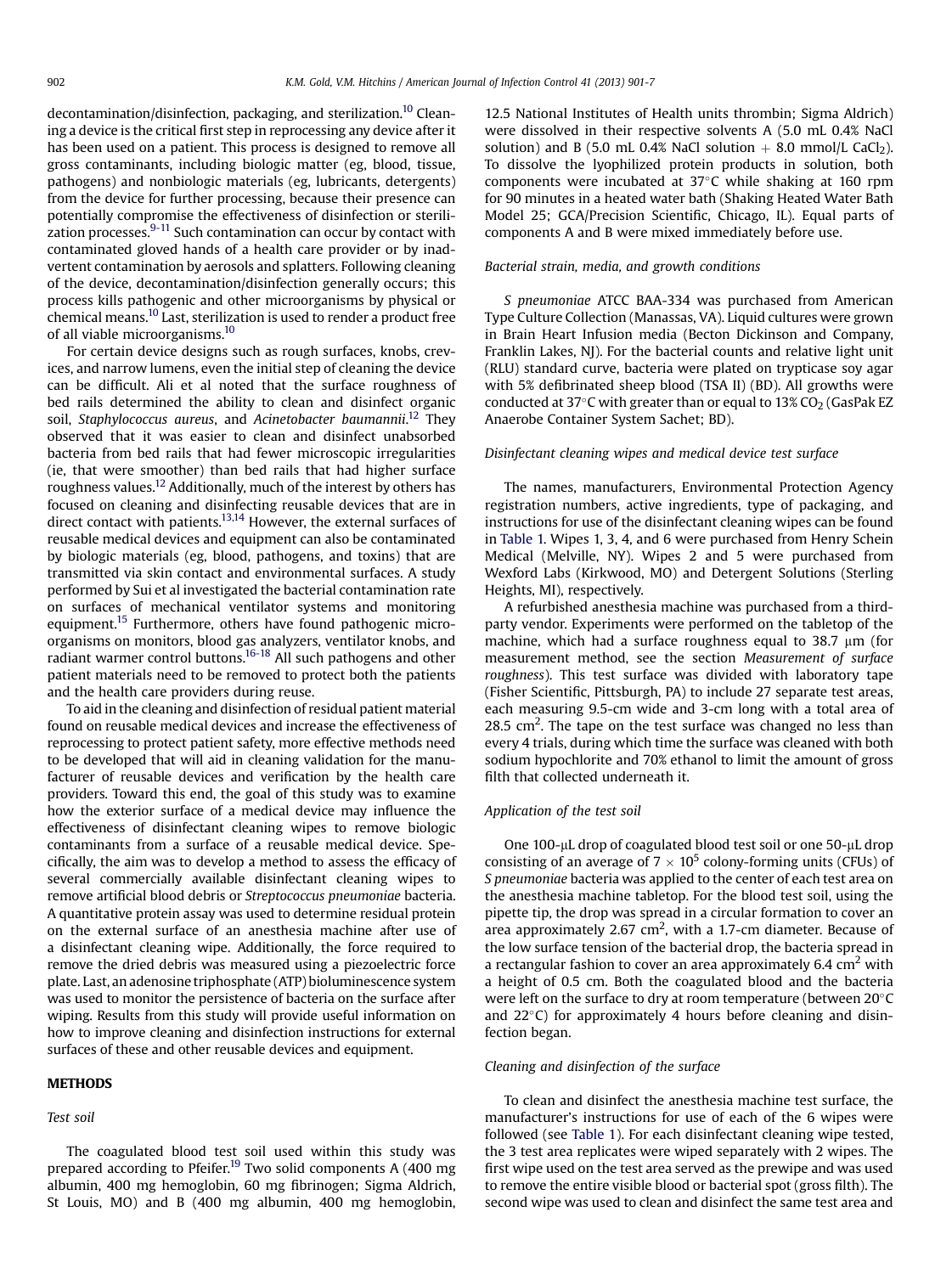| Wipe<br>number | Disinfectant wipe                                                                        | Manufacturer<br>(EPA registration number)     | Active ingredient (%)                                                                        | Type of<br>packaging | Instructions for use                                                                                                                                                                                                                                                                                                                                                                                                                                                                                  | Contact<br>time (min) |
|----------------|------------------------------------------------------------------------------------------|-----------------------------------------------|----------------------------------------------------------------------------------------------|----------------------|-------------------------------------------------------------------------------------------------------------------------------------------------------------------------------------------------------------------------------------------------------------------------------------------------------------------------------------------------------------------------------------------------------------------------------------------------------------------------------------------------------|-----------------------|
|                | ProSpray wipe<br>(Cloth size: $6" \times 6.75"$ )                                        | Certol International, LLC<br>$(46851 - 10)$   | o-phenylphenol, o-benzyl-p-<br>chlorophenol (0.28%, 0.03%)                                   | Canister             | For surface disinfection, use the 2-step method. To clean, remove 1 or more<br>wipe towelettes and wipe surfaces thoroughly to remove all soils.<br>Discard used wipe towelettes. Remove 1 or more additional<br>fresh wipe towelettes. Reapply disinfectant to previously cleaned<br>surfaces for a 10-minute contact time.                                                                                                                                                                          | 10                    |
| 2              | CleanCide Ready-To-Use<br>Germicidal Detergent Wipes<br>(Cloth size: $6" \times 6.75"$ ) | Wexford Labs, Inc.<br>$(34810 - 35)$          | Citric acid (0.60%)                                                                          | Canister             | To clean: unfold premoistened cloth and wipe area to be cleaned for<br>30 seconds or until clean. To disinfect: unfold premoistened cloth<br>and wipe area to be cleaned and disinfected. Use enough wipes for<br>treated surface to remain visibly wet for allotted time. Wipe or<br>let air-dry. For gross filth or heavy soil, use a wipe to clean and then<br>a second wipe to disinfect the surface.                                                                                             | $5 - 10$              |
| 3              | Clorox Germicidal Wipes<br>(Cloth size: $8.75" \times 9"$ )                              | Clorox Professional Products<br>Co (67619-12) | Sodium hypochlorite (0.55%)                                                                  | Canister             | To clean, disinfect, and deodorize hard, nonporous surfaces: wipe hard,<br>nonporous surface to be disinfected. Use enough wipes for treated<br>surface to remain visibly wet for the contact time listed on label. Let<br>air-dry. Gross filth should be removed prior to disinfecting. If streaking<br>is observed, wipe with a clean, damp cloth or paper towel after<br>appropriate contact time has expired.                                                                                     | $0.5 - 5$             |
| 4              | HypeWipe Bleach Towelette<br>(Cloth size: $6" \times 12"$ )                              | Current Technology,<br>$Inc(70590-1)$         | Sodium hypochlorite (0.94%)                                                                  | Pouch                | Open pouch, remove towel. Use towel and excess liquid to wipe surface.<br>Allow solution to remain wet on surface for a proper amount of time.<br>Rinsing: Some manufacturers of equipment/surfaces require rinsing:<br>follow these specific manufacturer's directions for cleaning/disinfecting/<br>rinsing. Remove all gross filth and heavy soil from surfaces<br>to be disinfected.                                                                                                              | $1 - 2$               |
| 5              | Oxivir Tb Disinfectant Wipes<br>(Cloth size: $6" \times 7"$ )                            | Johnson Diversey,<br>$Inc(70627-56)$          | Hydrogen peroxide (0.50%)                                                                    | Canister             | For use as a 1-step cleaner/ disinfectant: preclean heavily soiled areas.<br>Pull wipe from dispenser (canister) and wipe hard, nonporous<br>environmental surfaces. All surfaces must remain visibly wet for<br>allotted time. Allow to air-dry or rinse with potable water if necessary.                                                                                                                                                                                                            | $1 - 10$              |
| 6              | CaviWipe (Cloth size: $6" \times 6.75"$ ) Metrex Research (46781-8)                      |                                               | Di-isobutylphenoxyethyl dimethyl<br>benzyl ammonium chloride,<br>isopropanol (0.28%, 17.20%) | Canister             | Cleaning instructions: use 1 wipe to completely preclean surface of all<br>gross debris. Use a second wipe to thoroughly wet the surface. Repeated<br>use of the product may be required to ensure that the surface remains<br>visibly wet for allotted time at room temperature. For use as a disinfectant:<br>use a second wipe to thoroughly wet the surface. Repeated use of the<br>product may be required to ensure that the surface remains visibly wet for<br>the recommended amount of time. | $2 - 3$               |

<span id="page-2-0"></span>**Table 1**<br>Disinfectant cleaning wipes: the names, manufacturers, active ingredients, type of packaging, instructions for use, and contact time for bacterial kill

EPA, Environmental Protection Agency.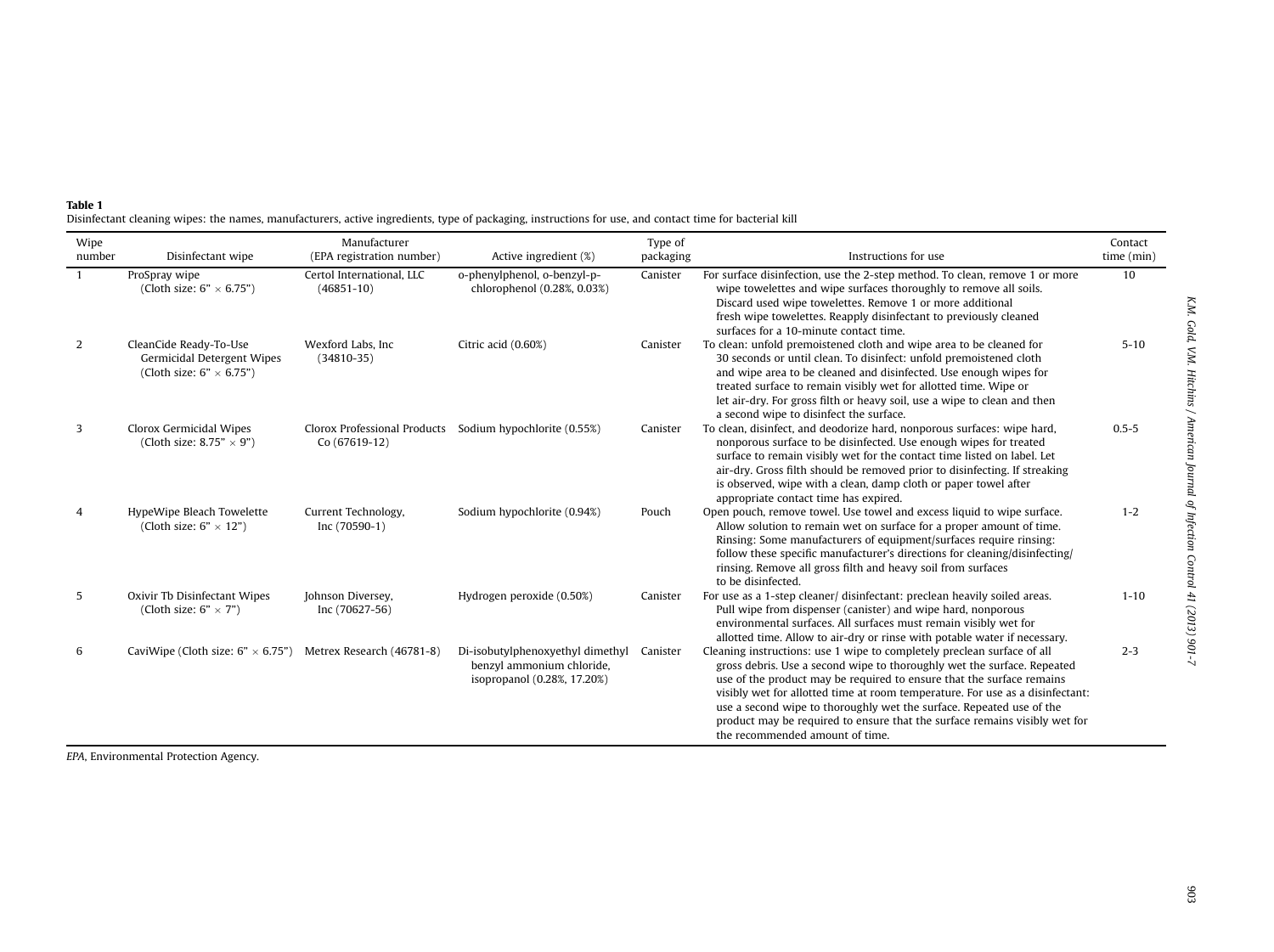made contact with the test surface for approximately 3 seconds. To wipe the small test area, the wipe had to be folded/configured to be no wider than 3 cm. The test areas were wiped predominantly left-to-right (horizontal direction) because this was the largest dimension of the test area. The surfaces were kept wet as per manufacturer's instructions with reapplications if necessary. For each disinfectant cleaning wipe used, a new pair of disposable gloves was worn (1 pair of gloves/disinfectant wipe brand).

For the blood test soil, a total of 10 trials (each consisting of 3 replicates) were performed, whereas, for the bacterial soil, 3 trials were performed (each consisting of 3 replicates). For each separate trial, the wipes used for cleaning and disinfecting were rotated around the demarcated areas of the test surface in a counterclockwise fashion so that no one disinfectant cleaning wipe was used on the same area more than twice. The same person performed all of the cleaning/disinfecting throughout the study to limit the variation in force applied while wiping. (Note: actual force applied was not measured or standardized during these experiments.)

#### Extraction of residual protein debris

To remove the residual protein debris from the surface of the anesthesia machine, we adapted a technique commonly used to verify cleaning of large, reusable medical devices employing swabs. For our "swab," we utilized a disposable, polystyrene cuvette (Fisher Scientific) that had been filled with epoxy and cured (Loctite Instant Mix 0.47 fluid oz; Westlake, OH) to give the top of the cuvette a flat, even surface. A 9-cm<sup>2</sup> (3 cm  $\times$  3 cm) piece of WYPALL brand X60 (Kimberly Clark Professional, Neenah, WI) paper towel was cut and attached to the top of the epoxy-filled cuvette with a small latex elastic band (Goody Products pony-tail holder 100-pk; Atlanta, GA). To extract the residual protein debris from the test surface, the paper towel square was wetted with 50  $\mu$ L of 1% sodium dodecyl sulfate (SDS; Sigma Aldrich). This swab was then used to wipe and sample the entire surface of the test area. The flat test surface areas were wiped 3 times left-to-right (horizontal direction) using an average force of  $5.9 \pm 0.18$  Newtons (N) and 8 times up-and-down (vertical direction,  $90^{\circ}$  to the horizontal direction) with an average of 7.3  $\pm$  0.26 N. (For the force measurement method, see the section Force measurement.) After sampling, the paper towel square was removed from the top of the "swab" and submerged in o-phthaldialdehyde (OPA) solution to extract the residual protein debris for absorbance determination (see OPA protein method).

#### OPA protein method

OPA assays were performed and modified from the method previously described by Friedrich et al<sup>[20](#page-6-0)</sup> and McCormick et al.<sup>21</sup> Briefly, OPA solution was prepared by dissolving 40 mg of phthaldialdehyde (Sigma Aldrich) and 100 mg 2-dimethylaminoethanethiol hydrochloride (Acros Organics, Somerville, NJ) in 1 mL methanol (Fisher Scientific). To this solution, 50 mL of a 0.1 mol/L sodium tetraborate decahydrate (Sigma Aldrich) buffer and 1.25 mL of a 20% SDS solution were added. A 1-mL aliquot of the freshly prepared OPA solution was then added to a 24-well, nontreated polystyrene cell culture plate (Fisher Scientific) followed by the  $9$ -cm<sup>2</sup> WYPALL square from the top of the disposable cuvette. The OPA solution was pipetted up and down several times across the WYPALL square to elute the protein, and the reaction was allowed to proceed for no less than 3 minutes. A 200-µL aliquot of the OPA solution was then transferred to a 96-well plate for absorbance determination. The maximum absorbance coefficient was calculated versus a pure OPA solution at 340 nm in a calibrated Spectramax 190 absorbance microplate reader (Molecular Devices, Sunnyvale, CA).

#### Cleaning efficacy calculations and analysis

To determine the background absorbance of the disinfectant cleaning wipe's liquid active ingredients,  $10 \mu$ L of each wipe's liquid extract was placed in 1 mL of the OPA solution in triplicate. The absorbance of each sample was read and averaged to give the overall disinfectant background for each trial. Additionally, the general background for the experiment was calculated by a premoistened 9-cm<sup>2</sup> paper towel square (using 50  $\mu$ L of 1% SDS) placed in the OPA solution.

Using these 2 backgrounds, each absorbance calculated from the trial had the background (both the general and disinfectant) absorbance values subtracted from them. Each disinfectant cleaning wipe experiment was done in triplicate. These absorbance values were then averaged for each disinfectant cleaning wipe tested.

To determine the amount of residual protein debris left on the test surface by the disinfectant cleaning wipe, a standard curve was created from 0.5, 1, 2.5, 5, and 10  $\mu$ L of the test soil, which was spotted on 9-cm<sup>2</sup> paper towel squares (also performed in triplicate) and allowed to dry for 4 hours. The squares were then placed and submerged in OPA solution, and the absorbance was read as previously described. By plotting the average absorbance for each test soil volume against the amount of protein that made up that specific volume, a linear regression trend line was created. From this equation, using the absorbance as input, the residual amount of protein debris was calculated in micrograms.

#### Measurement of surface roughness

Surface roughness of the anesthesia machine was measured using a Bruker Contour GT-K1 3D optical microscope (Bruker AXS, Inc, Tucson, AZ). Postmeasurement processing consisted of tilt removal and basic statistic calculations were performed through Bruker's Vision64 software (Bruker AXS, Inc).

#### Force measurement

To calculate the force associated with the cleaning efficacy of the disinfectant cleaning wipe on the tabletop of the anesthesia machine, a piezoelectric Kistler multiaxial force plate, model 9260AA (Kistler Instrument Corp, Amherst, NY) with a frame rate of 2,000 Hz was used. The anesthesia machine was placed on the center of the plate and balanced. Force was measured in the x, y, and z directions in Newtons (N) and was recorded using the Vicon Nexus version 1.7.1 program (Vicon, Los Angeles, CA). To calculate the total resultant force, the equation  $r = (x^2 + y^2 + z^2)^{-1/2}$  was used. For each disinfectant cleaning wipe, 5 trials were performed. Each trial consisted of removing the artificial blood spot by a wipe. Immediately upon visual removal of the spot, the force on the anesthesia machine was removed, which instantaneously stopped the time and force measurements. Data were removed from calculations once the measurements in the z direction went above zero.

#### ATP bioluminescence assay

ATP samples were collected and measured using the Ruhof ATP Complete Contamination Monitoring System (Ruhof, Mineola, NY) as per the manufacturer's instructions. The ATP samples were collected with the provided ATP Test swab within the  $28.5$ -cm<sup>2</sup> sampling area by swabbing in a zigzag left-to-right and up-anddown pattern (left-to-right: 16 times, up-and-down: 28 times) while rotating the swab and applying slight pressure on the sampled surface. Readings were taken and recorded in RLUs.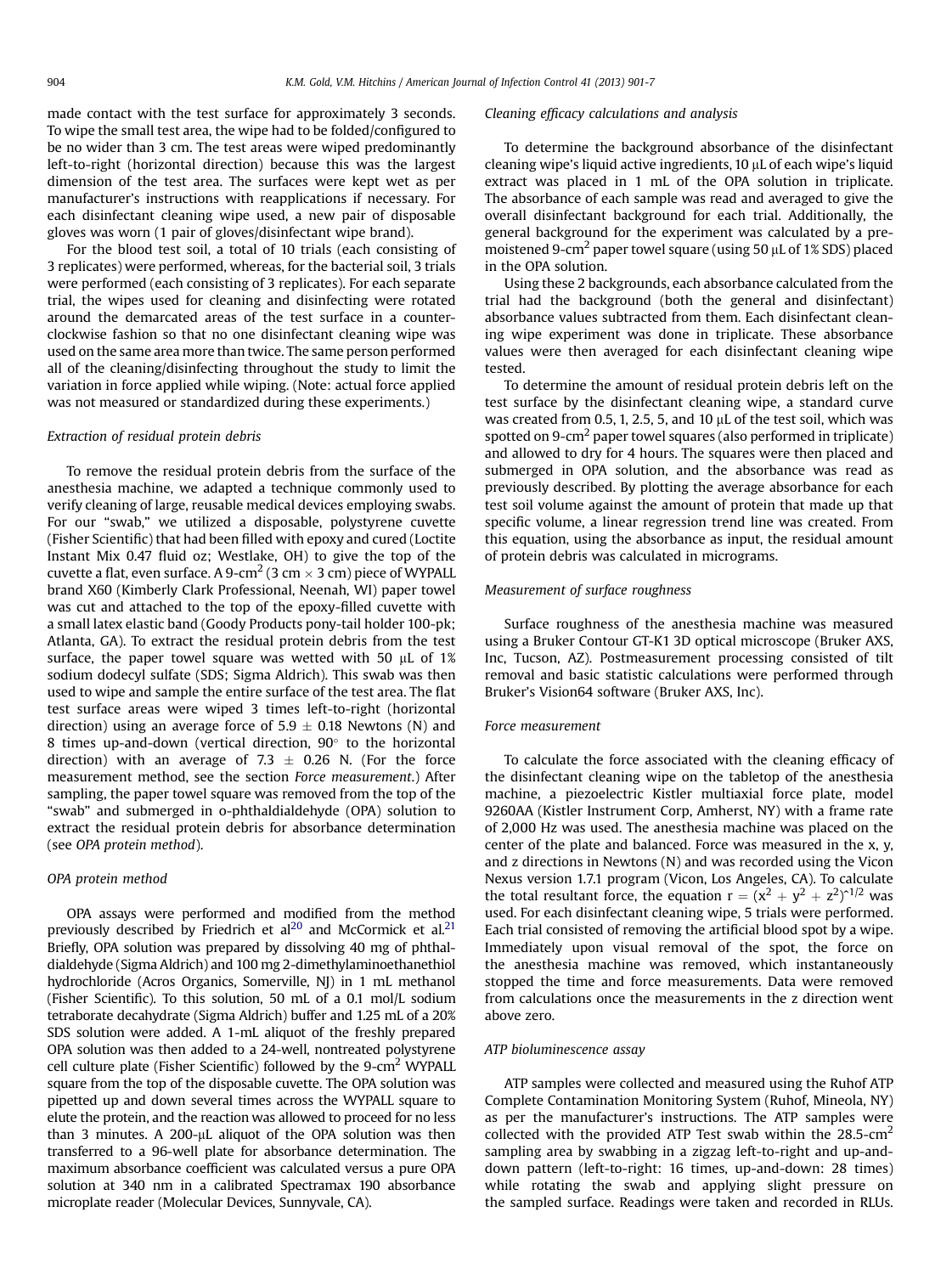<span id="page-4-0"></span>The cleanliness guidelines provided by the manufacturer are RLU  $>45$  = dirty, RLU  $<$ 45 = clean.

#### Statistical analysis

For the blood soil, 10 trials were performed, whereas, for the bacterial soil, 3 trials were performed. Data were statistically analyzed using GraphPad Prism version 4.03 (GraphPad Software, La Jolla, CA).

#### **RESULTS**

To detect the residual protein debris remaining on the anesthesia machine's surface after cleaning and disinfecting, several protein assay methods from AAMI TIR 30 were initially tested.<sup>[10](#page-6-0)</sup> Several of the colorimetric reagents used for protein detection were not suitable for use in our experiment because the active ingredients in the disinfectant cleaning wipes reacted with the detection reagents, creating false positives (data not shown). For this reason, the OPA method was chosen, based on its detection limit and sensitivity<sup>[20](#page-6-0)</sup> and lack of false positives created by the disinfectant cleaning wipes.

Using the OPA method, we obtained the average amount of residual protein debris (in micrograms) left on the surface by the 6 different disinfectant cleaning wipes (Fig 1). Whereas each wipe left a considerable amount of protein remaining on the anesthesia machine surface (Fig 1), the wipe that performed the best (wipe 3) and the wipe that performed the worst (wipe 4) have the exact same active ingredient, albeit in slightly different percentages ([Table 1\)](#page-2-0). Three of the remaining 4 wipes (wipes 1, 2, and 6) left similar residual levels of protein debris to one another, whereas wipe 5 performed more comparably with wipe 3 (Fig 1). Visual observation of the anesthesia machine surface after cleaning and disinfecting with the wipes concurred with the OPA results.

Another method to quantify the effectiveness of these disinfectant cleaning wipes was to calculate the force associated with cleaning the blood spot from the surface. To measure this, the anesthesia machine was placed on top of a piezoelectric force plate. The resultant force was then calculated from the force measured in the x, y, and z directions and was plotted against the time required by the wipe to clean the blood spot from the surface. As seen in Table 2, wipe 3 was once again most effective in removing the coagulated blood spot and cleaning the surface and required the least amount of time and force to do so. This wipe was followed by wipe 1 and wipe 4. Wipe 5 required the most amount of force to clean the blood spot, and wipe 6 required the most amount of time. Wipe 2 fell in between wipes 5 and 6 in regards to both time and force required to clean the blood spot from the anesthesia machine surface.

We lastly spotted the machine's surface with a known concentration of bacteria and subsequently cleaned and disinfected the surface with the wipes and measured residual bacterial debris. Using Ruhof's ATP bioluminescence swabs and assay, all 6 of the wipes tested removed more than 98% of the initial bacterial inoculums [\(Table 3](#page-5-0)). This was an equivalent amount to what was found on the negative control's surface, which had not been spotted with bacteria. The worst performing wipes, wipes 4 and 6, appeared to be slightly less effective  $\left($  < 1% difference in CFU remaining) than the top performing wipe, but this difference is negligible.

#### **DISCUSSION**

Health care infections associated with contaminated medical devices have become an increasingly more common occurrence in the health care setting.<sup>[1-3](#page-6-0)</sup> Because of several compounding factors,



### **Disinfectant Wipes**

Fig 1. Quantification of residual protein debris. After cleaning and disinfection of the artificial blood soil on the anesthesia machine surface with the six tested wipes, residual protein debris results from the 10 trials were statistically analyzed with the average amount of residual protein debris plotted. Errors bars represent standard error of the mean.

#### Table 2

Correlation of force and time required by the 6 disinfectant cleaning wipes to remove the coagulated blood spot

| Wipe | Time (seconds) | Resultant force (Newtons) |
|------|----------------|---------------------------|
| 1    | $6.52 + 0.15$  | $14.27 + 0.74$            |
| 2    | $7.63 + 0.15$  | $15.71 + 0.53$            |
| 3    | $5.01 + 0.09$  | $12.58 + 0.59$            |
| 4    | $6.60 + 0.11$  | $14.14 + 0.41$            |
| 5    | $6.71 + 0.25$  | $18.65 + 0.75$            |
| 6    | $8.72 + 0.09$  | $15.70 + 0.97$            |

NOTE. Force (Newtons) and time (seconds) were recorded by the Vicon Nexus version 1.7.1 program. Using GraphPad Prism 4.0 software, the numbers were averaged, and a standard error of the mean was calculated. (One Newton [N] is the amount of net force required to accelerate a mass of 1 kg at a rate of 1 meter per second squared. On Earth's surface, a mass of 1 kg (about 2.2 pounds) exerts a force of 9.8 N.)

such as noncompliance with manufacturer's instructions for cleaning and disinfection, improper personnel training, increased medical design complexity, and/or new device materials, $9,10,22$ research is needed to delineate how cleaning and disinfection practices of medical devices can be improved.

This report was aimed at cleaning and disinfection of an anesthesia machine surface and specifically focused on one of the more commonly contaminated areas of the machine.<sup>[23](#page-6-0)</sup> Additionally, the machine's tabletop surface was chosen because it would be used routinely, whether the anesthetic care provided was general, regional, or monitored. $24$  The purpose of this study was not to evaluate disinfectant cleaning wipes for endorsement purposes but rather to evaluate their effectiveness under conditions representative of actual use. Two different soils were used as contaminants on the surface. A coagulated blood test soil composed of purified blood proteins<sup>19</sup> was chosen based on the prevalence of visible and/or occult blood found on anesthesia equipment.<sup>[23,25](#page-6-0)</sup> Additionally, S pneumoniae was chosen for the bacterial debris because alpha Streptococci are a common nosocomial pathogen and bacterial contaminant of anesthesia machine equipment. $24,26$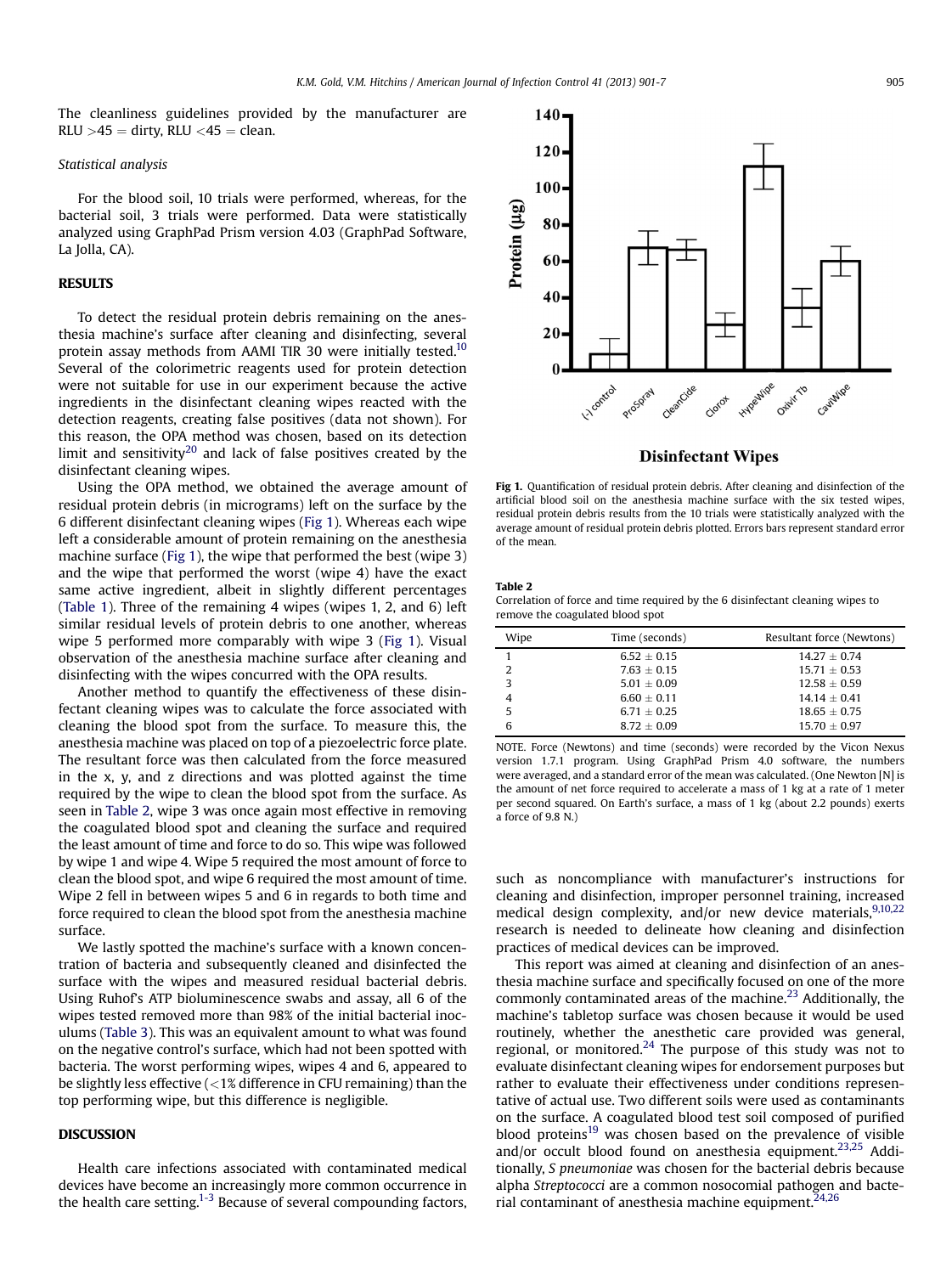<span id="page-5-0"></span>Table 3

Average results of bacterial debris disinfection by the disinfectant cleaning wipes

| Wipe | RLU              | % CFU remaining |
|------|------------------|-----------------|
| 1    | $4.11 \pm 2.00$  | 1.21            |
| 2    | $1.56 \pm 1.09$  | 0.98            |
| 3    | $5.22 + 2.72$    | 1.31            |
| 4    | $12.00 \pm 2.59$ | 1.92            |
| 5    | $9.44 + 3.19$    | 1.69            |
| 6    | $12.00 \pm 3.02$ | 1.92            |

NOTE. RLU  $=$  number of relative light units recorded by the Ruhof ATP Complete Contamination Monitoring System  $\pm$  SEM  $=$  standard error of the mean for the RLU counts, and  $%$  CFU remaining  $=$  percent of colony forming units remaining based upon total amount of CFU spotted on the surface.

| Table 4                                                           |  |
|-------------------------------------------------------------------|--|
| Determination of average "wetness" per disinfectant cleaning wipe |  |

|                | Wipe Wet weight $(g)$ Dry weight $(g)$ |      | Wetness of<br>wipe $(g)$ | Surface | Wetness of<br>area (cm <sup>2</sup> ) wipe $(g/cm^2)$ |
|----------------|----------------------------------------|------|--------------------------|---------|-------------------------------------------------------|
|                | 2.57                                   | 0.96 | 1.6                      | 268.67  | 0.006                                                 |
| 2              | 5.36                                   | 1.33 | 4.03                     | 260.67  | 0.015                                                 |
| 3              | 7.68                                   | 2.01 | 5.66                     | 425.25  | 0.013                                                 |
| $\overline{4}$ | 14.02                                  | 1.71 | 12.31                    | 457.03  | 0.027                                                 |
| 5              | 5.25                                   | 0.93 | 4.32                     | 267.12  | 0.016                                                 |
| 6              | 5.03                                   | 0.95 | 4.09                     | 260.67  | 0.016                                                 |

NOTE. Each wipe was weighed in triplicate straight from the canister (approximately 4-5 wipes were removed prior to weighing to ensure adequate wetness of the wipes from the canister). Wipes were left to dry at room temperature until a stable weight was maintained ( $\geq$ 24 hours). "Wetness" measurements (g) were made by subtraction of the dry weight from the wet weight, and the results were then averaged. To determine the average surface area of each wipe, 3 wipes were laid flat and measured; area was calculated using the following equation: area  $=$  width  $\times$  height. For calculation of average wetness of each brand of wipe (g) per square centimeter, the average wipe "wetness" was divided by the average surface area.

machine's surface and observed a similar trend in our data. Similar to the protein debris results in which the wipe 3 was considered most effective, it, too, performed in a superior manner to the other wipes, requiring the least amount of force and time to remove the coagulated blood.

To determine the effectiveness of the disinfectant cleaning wipes in the removal and disinfection of the S pneumoniae bacterial soil, an ATP bioluminescence assay was used. Several others have reported using an ATP bioluminescence system to monitor the effectiveness of hospital cleaning practices or assess the cleanliness of medical equipment.<sup>[29-33](#page-6-0)</sup> Although one study has demonstrated that commonly used cleaning agents could either enhance or quench the ATP light signal<sup>[34](#page-6-0)</sup> causing interference with the reading, we did not observe this phenomenon with the disinfectant cleaning wipes used in our experiments because their backgrounds were close to 0 RLU (no detectable light signal). We observed that all of the disinfectant cleaning wipes performed similarly to one another in terms of disinfecting the bacteria. Additionally, all surfaces wiped had an ATP reading equivalent to "clean" by the ATP manufacturer's instructions for use. Thus, the results indicate that, under the experimental conditions in this study, no specific disinfectant cleaning wipe was superior to another in removing or disinfecting the bacteria from the surface of the anesthesia machine when following the manufacturer's instructions for the wipes for cleaning and disinfecting.

There are, nevertheless, limitations within our experiments. As noted by AAMI TIR 30 document, the sensitivity of the OPA assay used to detect proteins can be unrealistic because routine handling or touching of the surface or instrument can create false-positive reactions.<sup>10</sup> Additionally, for the ATP bioluminescence assay, the efficiency of bacterial pick up from the medical device surface is affected by the concentrations of the organisms present, with the efficiency decreasing with increasing bacterial concentration.<sup>[35](#page-6-0)</sup> Furthermore, the degree of wetness of the ATP test swabs (prewetted by the manufacturer) was highly variable, both within and between batches, which also may have had an effect on bacterial pick up efficiency. More generally speaking, an anesthesia machine is only one of many reusable medical devices used in the health care setting. Because of the fact that most devices have their own unique surface roughness and there is no standard surface, these results may not be applicable to all medical device surfaces. Taking these limitations into account, however, even if the amount of residual protein and/or bacteria were minimally distorted, a repeatable efficacy trend of the disinfectant cleaning wipes was still apparent through both assays.

The results from the cleaning experiments using artificial blood and the commercially available disinfectant cleaning wipes underscore the variability of effectiveness in these wipes. Although all of the tested wipes left less than 6.4  $\mu$ g/cm<sup>2</sup> (0.03% of the total applied) of protein on the test surface (current acceptance criteria for flexible endoscopes outlined by AAMI TIR 30), $^{10}$  there were marked differences in how well the disinfectant cleaning wipes actually performed. Under the experimental test conditions, the wipe that performed the best, ie, leaving behind the least amount of residual protein debris as detected by the OPA method, and requiring the least mechanical effort, contained sodium hypochlorite as its active ingredient (wipe 3). In descending order, the remaining wipes ranked from best to worst (in efficacy) were as follows: a wipe containing an oxidizing agent (hydrogen peroxide, wipe 5), an alcohol (isopropanol, wipe 6), an acid (citric acid, wipe 2), a phenol (o-phenylphenol, wipe 1), and, last, a second wipe containing sodium hypochlorite (wipe 4) [\(Fig 1](#page-4-0)). As noted earlier, it was notable that the wipes that performed the best and worst within our study both contained sodium hypochlorite as the active ingredient. Even more surprising, wipe 4, the worst performing wipe, has a higher percentage of sodium hypochlorite than the best performing wipe, the wipe 3 ([Table 1\)](#page-2-0).

So why the disparity between wipes 3 and 4? We construe this variation in efficacy to be based on the differences in the packaging and wetness between the wipes because they share the same active ingredient. Wipe 4 was significantly wetter than wipe 3 ( $P = .0015$ ) because it was saturated with more than 2 times the amount of liquid per square centimeter than the top performing wipe 3 (Table 4). In conjunction with the individual packaging nature of the wipe (instead of in a canister), we believe that this wipe was too wet to effectively remove all the debris from the surface because it appeared, instead, to push its own liquid across the surface. More importantly, when a wipe is too wet, other problems may arise, eg, corrosion of electronic circuitry, $27$  leading to far greater concerns for the wipe than simply poor cleaning and disinfection efficacy.

As for the remaining wipes, their difference in efficacy may be understood by their concentration exponent, a numerical expression of a disinfectant's activity typically used to describe the dynamics of disinfection in relation to microbial kill (the larger the concentration exponent, the more rapidly the disinfectant loses activity when diluted). The results appear to align with the size of the concentration exponent with the exclusion of the wipe 4, as wipe 3 (a halogen) and wipe 5 (an oxidizing agent) have the smallest exponents, 0.5 and 0.5, respectively.<sup>[28](#page-6-0)</sup> The remaining wipes in order of efficacy have exponents in the ranges of 6.0 to 12.7 (wipe 6, aliphatic alcohol) and 4.0 to 9.9 (wipe 1, phenolic compounds).[28](#page-6-0) No known concentration exponent exists for citric acid (wipe 2).

We also evaluated the force and time required by the disinfectant cleaning wipes to clean the coagulated blood debris from the